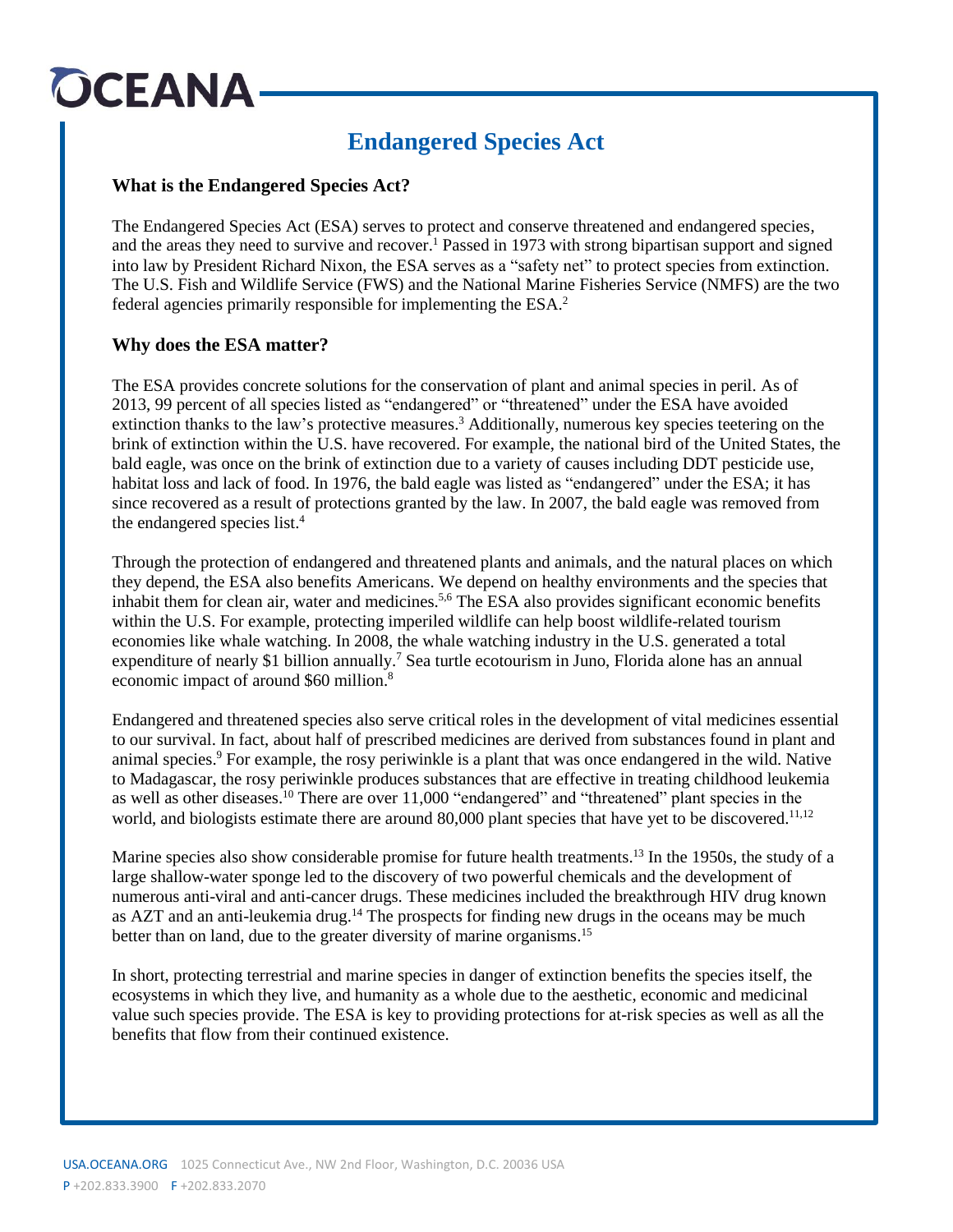## OCEANA

### **How does the ESA work?**

For a species to receive protection under the ESA, it first must be listed as either "threatened" or "endangered" by FWS or NMFS.<sup>16</sup> "Endangered" refers to any species that is in danger of extinction throughout all or a significant portion of the geographical area where the species is found, called its "range."<sup>17,18</sup> "Threatened" refers to any species that is likely to become "endangered" within the foreseeable future throughout all or a significant portion of its range. 19,20 The law requires listing decisions to be made based on the best available scientific information on the biological status of the species. 21

Under the ESA, approximately 2,270 species are listed as "threatened" or "endangered," including species found outside the United States. Of these, 151 are marine species, including 31 marine mammal, 26 marine turtle, 66 fish and 27 marine invertebrate species. Of these, 57 are foreign species.<sup>22</sup> Foreign species that are listed are protected primarily through restrictions on trade.<sup>23,24</sup>

When a species is listed, the ESA provides for the designation of "critical habitat"—specific geographic areas that need special management because they contain the biological and physical features needed by the listed species.<sup>25</sup> In addition, biologists with FWS or NMFS work with other experts and stakeholders to write recovery plans laying out scientific research and management actions with the goal of conservation and survival of the species. 26

To protect species that are listed as endangered or threatened, the ESA prohibits the "take" of such species, which refers to activities that harass, harm or kill.<sup>27</sup> In addition, the ESA prohibits the possession, sale, transport or trade – whether in interstate or foreign commerce – of species listed as endangered or threatened. <sup>28</sup> FWS or NMFS may issue permits allowing prohibited activities, including a "take," if it is for scientific purposes or incidental to another lawful activity, such as expanding a port.<sup>29</sup>

If any federal government agency proposes an activity that may affect a listed species or its critical habitat—whether through its own action, or by providing a permit or funding—the agency must first consult with FWS or NMFS. <sup>30</sup> This process is referred to as "Section 7 consultation," and if FWS or NMFS finds that the species could be in jeopardy from the action, or critical habitat could be impaired, it proposes modifications to the activity to protect the species.<sup>31, 32, 33</sup>

The goal for each species listed as endangered or threatened is to provide a program to conserve the species and the ecosystems upon which it depends so that it no longer needs ESA protections and can be delisted.<sup>34</sup> As of today, 47 species have been delisted in spite of deeply inadequate funding for implementation of the ESA. 35,36

Today, the ESA itself may be endangered. The law faces political threats from business and industry interests that have had to alter or limit their activities to comply with the law to conserve endangered or threatened species. 37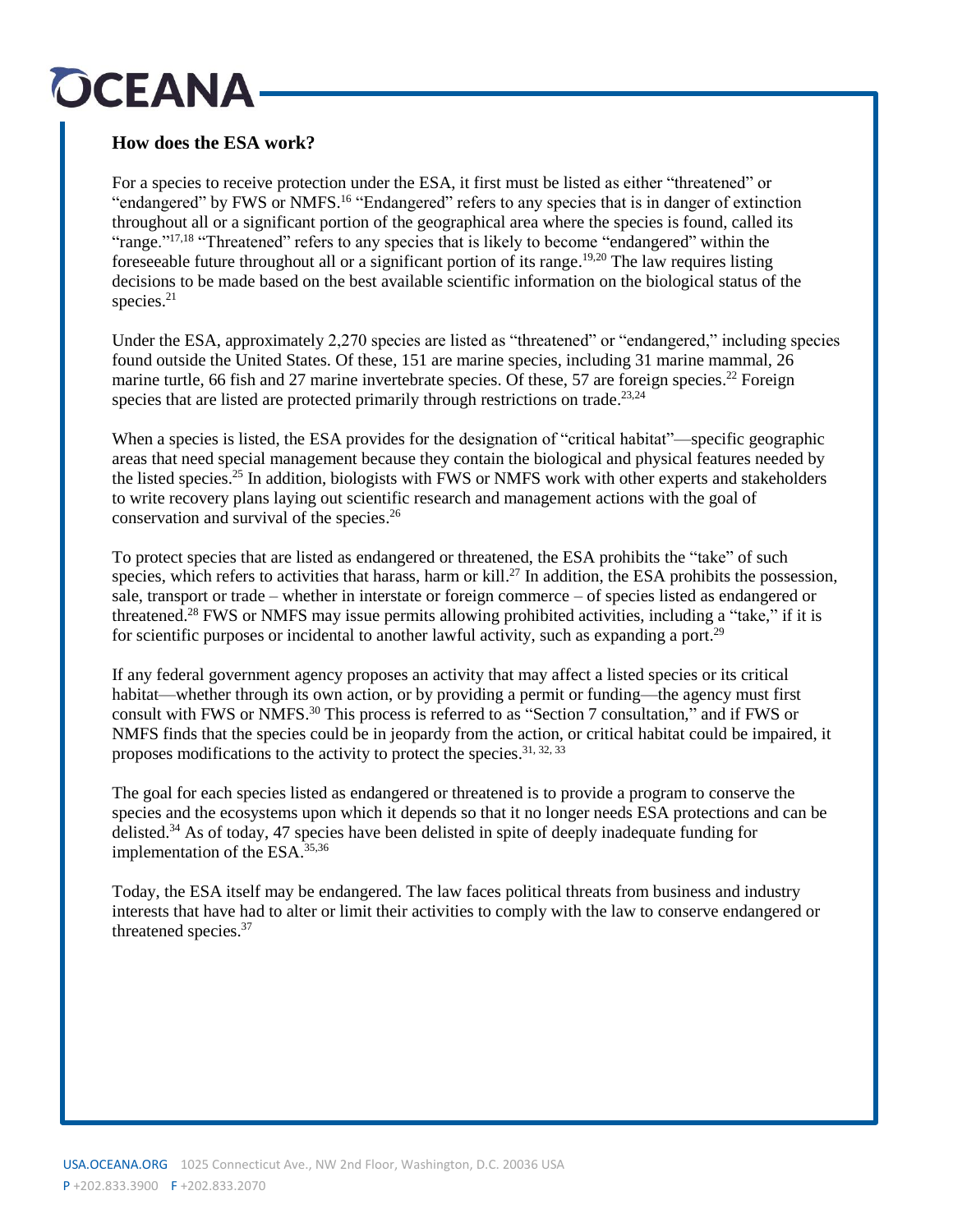## OCEANA

### **ESA Success Stories**

#### *Atlantic Green Sea Turtle*

The green sea turtle is found throughout the tropical and subtropical waters of the Mediterranean, Atlantic, Indian and Pacific Oceans, and migrates incredible distances in order to forage and nest throughout its lifetime. <sup>38</sup> Unfortunately, the historic exploitation of green sea turtles and their eggs by artisanal and commercial fishermen over the past 140 years—in addition to habitat loss, disease and incidental catch in fishing gear—resulted in significant population declines. 39,40 In 1978, the species was placed on the endangered species list. 41

After years of conservation efforts implemented by FWS and NMFS, scientists have seen increases in nesting green turtles throughout the Atlantic.<sup>42</sup> The ESA's co-management protocol brought diverse and successful protection measures to green turtles. As FWS was implementing programs to restore the turtle's nesting grounds by limiting land development, NMFS was working with the shrimp fishing industry to limit the unintentional capture of the species. <sup>43</sup> In 2016, NMFS announced that two of the 11 distinct breeding populations, including the population residing along the Atlantic coast of Florida, had been up-listed from "endangered" to "threatened."<sup>44</sup> This reclassification reflects the successful efforts to protect the green sea turtle over the years and highlights that the ESA is an important tool for the protection of our endangered wildlife.<sup>45</sup>

#### *Southern Sea Otter*

Historically, southern sea otter populations numbered in the hundreds of thousands with a broad geographical range throughout North America. These creatures were heavily pursued for the economic value of their fur throughout the mid-1700s, and by 1914, their numbers had been diminished to approximately 50 individuals. In 1977, southern sea otters were listed as "threatened" under the ESA.<sup>46</sup> Thanks to the protection efforts implemented under the law, southern sea otter population numbers have rebounded tremendously.<sup>47</sup> Through the law's provisions, FWS prohibited the intentional killing and harassing of southern sea otters while NMFS worked to minimize the unintentional capture of the species within fisheries, thus allowing their population numbers to bounce back from 50 individuals in 1914 to approximately 2,800 individuals between 2005 and 2010.<sup>48,49</sup>

<sup>1</sup> NOAA (no date) The Endangered Species Act – Protecting Marine Resources. In: *NOAA Fisheries Service.* Available: [http://www.nmfs.noaa.gov/pr/pdfs/esa\\_factsheet.pdf.](http://www.nmfs.noaa.gov/pr/pdfs/esa_factsheet.pdf)  $\overline{a}$ 

<sup>2</sup> EPA (2016) Summary of the Endangered Species Act. In: *Laws & Regulations*. Available[: https://www.epa.gov/laws-regulations/summary](https://www.epa.gov/laws-regulations/summary-endangered-species-act)[endangered-species-act.](https://www.epa.gov/laws-regulations/summary-endangered-species-act) Accessed April 4, 2017.

<sup>&</sup>lt;sup>3</sup> FWS (2016) Interior Announces Fastest Successful Recovery of an Endangered Species Act-Listed Mammal; Three Island Fox Subspecies Now Fully Delisted. In: *Conserving the Nature of America*. Available: [https://www.fws.gov/news/ShowNews.cfm?ref=interior-announces-fastest](https://www.fws.gov/news/ShowNews.cfm?ref=interior-announces-fastest-successful-recovery-of-an-endangered-species-&_ID=35767)successful-recovery-of-an-endangered-species-& ID=35767. Accessed May 15, 2017.

<sup>4</sup> FWS (2015) Bald Eagles: Life History and Conservation Success. In: *Bald Eagles.* Available:

[https://www.fws.gov/midwest/Eagle/recovery/index.html.](https://www.fws.gov/midwest/Eagle/recovery/index.html) Accessed April 4, 2017.

 $5$  Chivian E, Bernstein A (2010) How Our Health Depends On Biodiversity. Center for Health and the Global Environment. 24p. Available: [http://www.chgeharvard.org/sites/default/files/resources/182945%20HMS%20Biodiversity%20booklet.pdf.](http://www.chgeharvard.org/sites/default/files/resources/182945%20HMS%20Biodiversity%20booklet.pdf) 

<sup>6</sup> Pimentel D, Wilson C, McCullum C, *et al.* (1997) Economic and Environmental Benefits of Biodiversity. *BioScience* 47: 747-749. doi: [10.2307/1313097.](https://academic.oup.com/bioscience/article-lookup/doi/10.2307/1313097)

<sup>7</sup> O'Conner S, Campbell R, Knowles T, *et al.* (2009) Whale Watching Worldwide: Tourism numbers, expenditures and expanding economic benefits. International Fund for Animal Welfare, Economists at Large. 295p. Available: [http://www.ifaw.org/sites/default/files/whale\\_watching\\_worldwide.pdf.](http://www.ifaw.org/sites/default/files/whale_watching_worldwide.pdf) 

<sup>&</sup>lt;sup>8</sup> Pierce M (2017) Protecting Sea Turtles is Big Business in the Southeast US. Oceana. Available: [http://oceana.org/blog/protecting-sea-turtles](http://oceana.org/blog/protecting-sea-turtles-big-business-southeast-us)[big-business-southeast-us#.](http://oceana.org/blog/protecting-sea-turtles-big-business-southeast-us) Accessed March 21, 2017.

<sup>9</sup> FWS (1996) The Road Back: Endangered Species Recovery. In: *Endangered Species.* 18p. Available: [https://www.fws.gov/Endangered/esa](https://www.fws.gov/Endangered/esa-library/pdf/ESRoadRecovery1-18.pdf)[library/pdf/ESRoadRecovery1-18.pdf.](https://www.fws.gov/Endangered/esa-library/pdf/ESRoadRecovery1-18.pdf) 

<sup>10</sup> FWS (1996) The Road Back: Endangered Species Recovery. In: *Endangered Species.* 18p. Available[: https://www.fws.gov/Endangered/esa](https://www.fws.gov/Endangered/esa-library/pdf/ESRoadRecovery1-18.pdf)[library/pdf/ESRoadRecovery1-18.pdf.](https://www.fws.gov/Endangered/esa-library/pdf/ESRoadRecovery1-18.pdf)